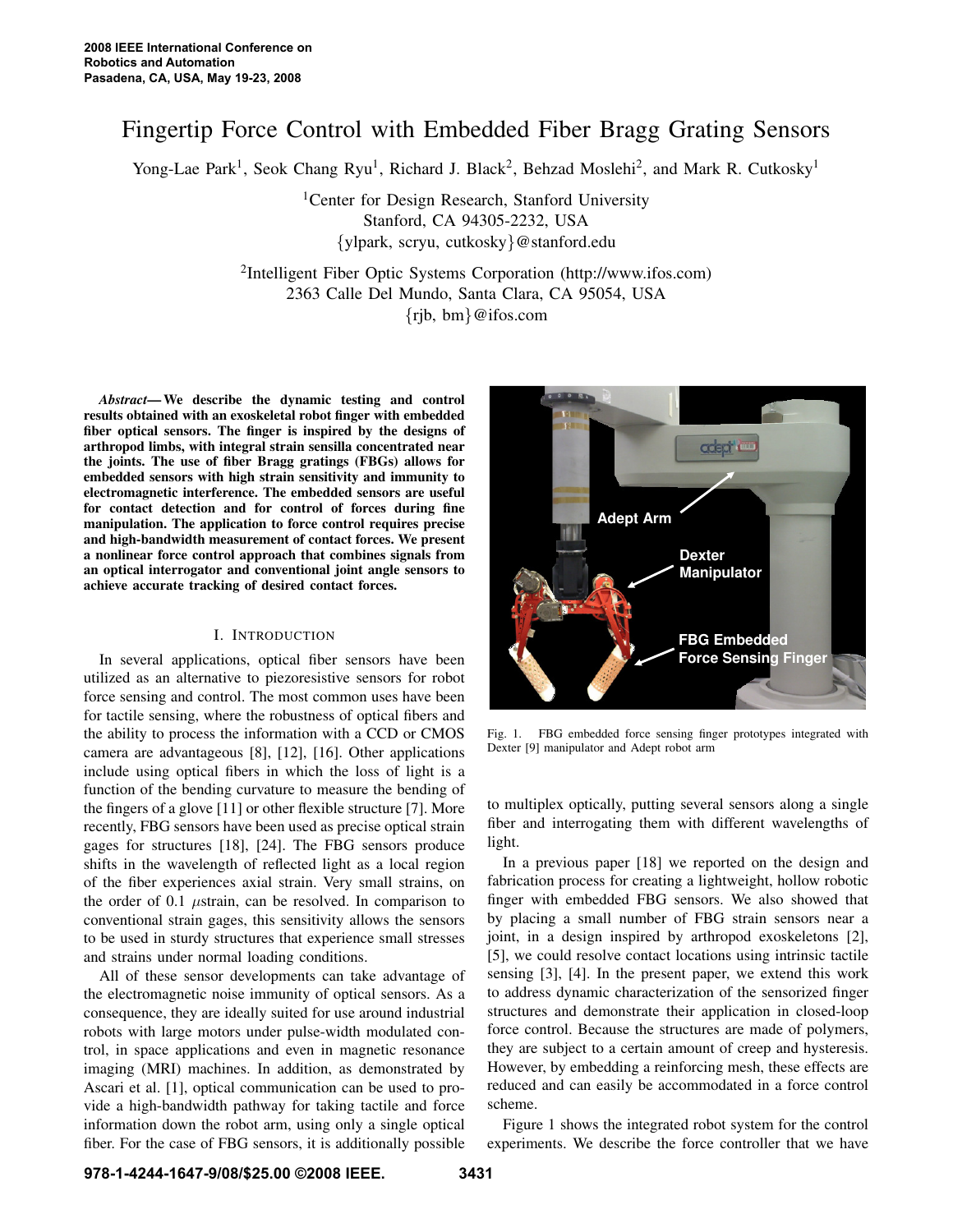implemented for the finger and demonstrate that precise control of manipulation forces is possible when a hand equipped with such optical sensors is mounted on a large industrial robot that produces considerable electromagnetic noise. We also describe ongoing work to miniaturize the technology so that multiple FBG sensors can be applied to human-scale robotic fingertips or tools for minimally invasive surgery. At this scale, optical multiplexing is particularly desirable to eliminate bundles of wires that must be routed down the fingers and arm.

# II. DYNAMIC SENSOR CHARACTERIZATION

## *A. Modes of Vibration*

Prior to setting up a closed-loop control system, we investigated the dynamic response of the sensorized fingers. Figure 2 shows the impulse (expressed as a change in the wavelength of light reflected by an FBG cell) and its fast Fourier transform (FFT). The impulse was effected by tapping on the finger with a light and stiff object. The FFT shows a dominant frequency around 167 Hz which is a result of the dominant vibration mode.

A finite element analysis (Figure 3) indicates that the dominant modes correspond to bending about the orthogonal X and Y axes, with nearly equal predicted frequencies of just over 180 Hz. The difference between the computed and measured frequency is due mainly to imperfect modeling of the local stiffness of the polymer/mesh composite, which depends on manufacturing tolerances and especially on the actual location of the mesh fibers within the polymer structure. (A description of the construction of the structure is given in [18].)



Fig. 2. Impulse response (top) of the finger prototype and its fast Fourier transform (bottom)



Fig. 3. Modes of vibration of the finger prototype using finite element analysis (Modes 1 and 2 represent bending in X and Y axes respectively.)

### *B. Hysteresis Analysis*

Polymer structures in general are subject to a certain amount of creep and hysteresis, which is one reason why they have traditionally been avoided for force sensing and control applications. In the present case, these effects are mitigated by embedding a copper mesh within the structure.

However, there is still some creep and hysteresis as shown in Figures 4 and 5. The plot in Figure 4 was produced by applying a moderate load of approximately 1.8 N to the finger for several seconds and then removing it suddenly. Figure 5 shows detailed views of loading and unloading periods. The measured force is obtained by optically interrogating the calibrated FBG sensors.

When a steady load is applied for several seconds there is a small amount of creep, part of which also arises from imperfect thermal compensation in the polymer structure. The effect is relatively small over periods of a few seconds, corresponding to typical grasping durations in a pick-andplace or manipulation task. A more significant effect occurs when the load is released. As the plots indicate, the force quickly drops to a value of approximately 0.1 N and then more slowly approaches zero. To overcome this effect in manipulation tasks a simple strategy was employed. Whenever the force suddenly drops to a small value (less than 0.17 N), we assume that contact has been broken and that the force is actually zero. At this point we reset the zero-offset after a brief time delay. As described in the following section, the



Fig. 4. Testing the effect of applying a steady load for several seconds and suddenly removing it from the polymer fingertip (Figure 5 shows detailed views of typical loading and unloading periods.)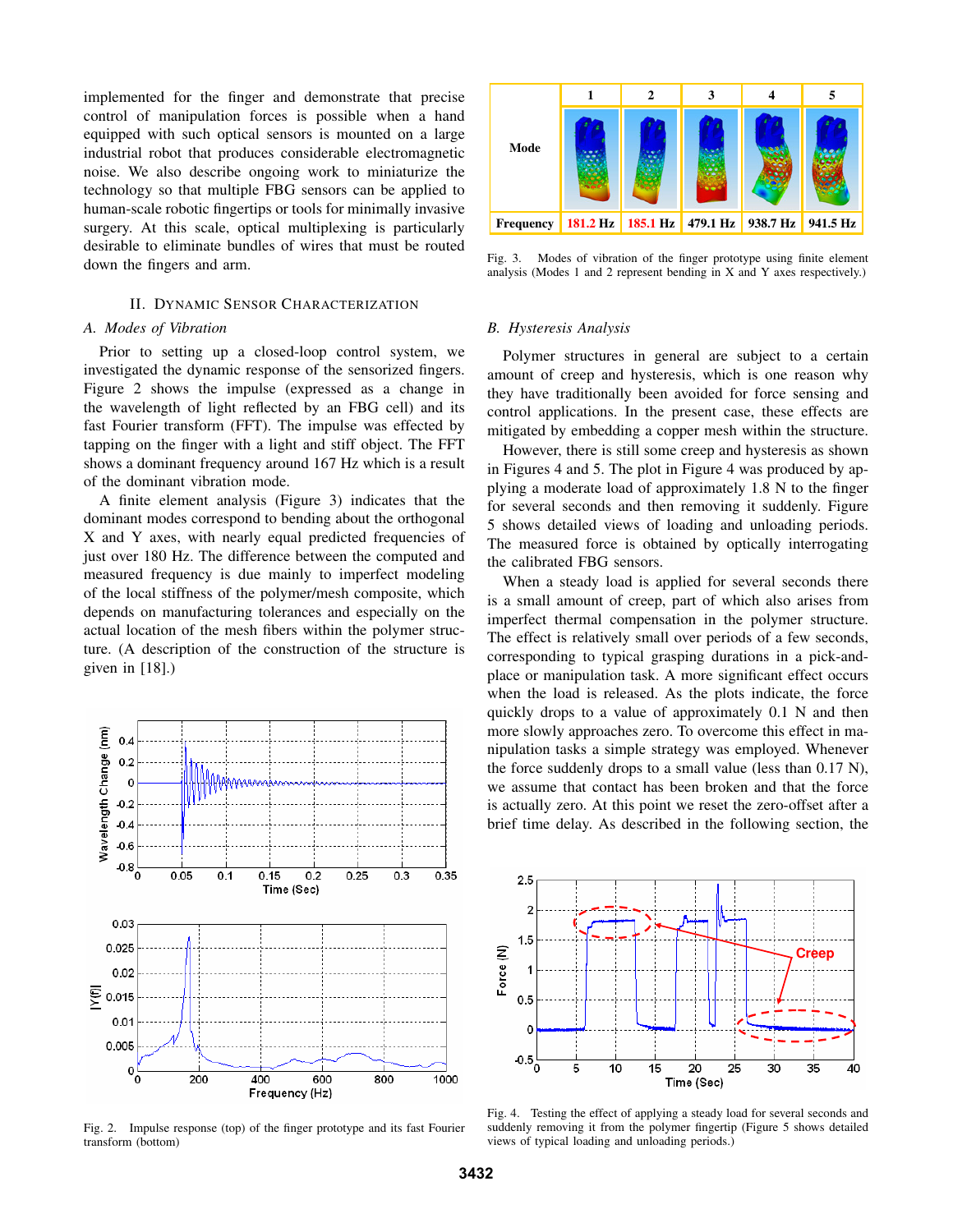

Fig. 5. Detailed views of the creep under steady loading (left) and of the hysteresis associated with sudden unloading (right)

loss of contact is also a signal to switch the hand from force control to position control.

# III. CONTROL SYSTEM DESCRIPTION

# *A. Hardware Description*

Figure 6 shows the overall architecture of the components and hardware system. The two-fingered robot hand, Dexter, is a low-friction, low-inertia device designed for accurate force control. The hand is controlled by a process running under a real-time operating system (QNX) at 1000 Hz, which reads the joint encoders, computes kinematic and dynamic terms and produces voltages for linear current amplifiers that drive the motors.

A more complete description of the hand is provided in [9]. The hand controller also acquires force information, via shared memory, from a process that obtains analog force information at 5 kHz from the IFOS' I-Sense<sup>TM</sup> optical interrogator that monitors the fiber optic sensors.

The optical interrogator is based on high-speed parallel processing Wavelength Division Multiplexing (WDM). Multiple FBG sensors are addressed by spectral slicing, with the available source spectrum divided up so that each sensor is addressed by a different part of the spectrum. The interrogator built for this work uses 16 channels of a parallel optical processing chip with each channel separated by 100 GHz (approximately 0.8 nm wavelength spacing around an operating wavelength of  $1550$  nm<sup>1</sup>) so that the total required source bandwidth is 12.8 nm. We describe how this approach can be adapted to support larger numbers of FBG sensors on a single fiber in Appendix.

The Dexter hand is mounted to a commercial AdeptOne-MV 5-axis industrial robot. Communication with the Adept robot is performed using the ALTER software package, which allows new positions to be sent to the robot over an Ethernet connection every 16 ms (62.5 Hz). Due to this limitation, all force control is done within the Dexter hand, and the Adept robot is used only for large motions and to

 $1$ Operation is in the 1550-nm wavelength window (centered around Cband) to exploit the greatest availability and price breaks of components from telecom applications.



Fig. 6. Overall Hardware System Architecture

keep the Dexter hand approximately centered in the middle of its workspace.

When the fingers are not in contact with an object, they are operated under computed-torque position control, with real-time compensation for gravity torques and inertial terms. When in contact with an object, they are switched over to a nonlinear force control as described in the next section.

## *B. Software Description*

All the internal processes are carried out in the QNX OS in real-time. Figure 7 depicts the overall internal process architecture to control different components independently but simultaneously. The figure shows how different processes perform their tasks interacting with other processes in real time. The Driver process calls each sub-process whenever it is needed. The User input process obtains user inputs for the configuration of the system. The configuration data are stored in Shared Memory. The Adept control process continuously



Fig. 7. Overall Internal Process Architecture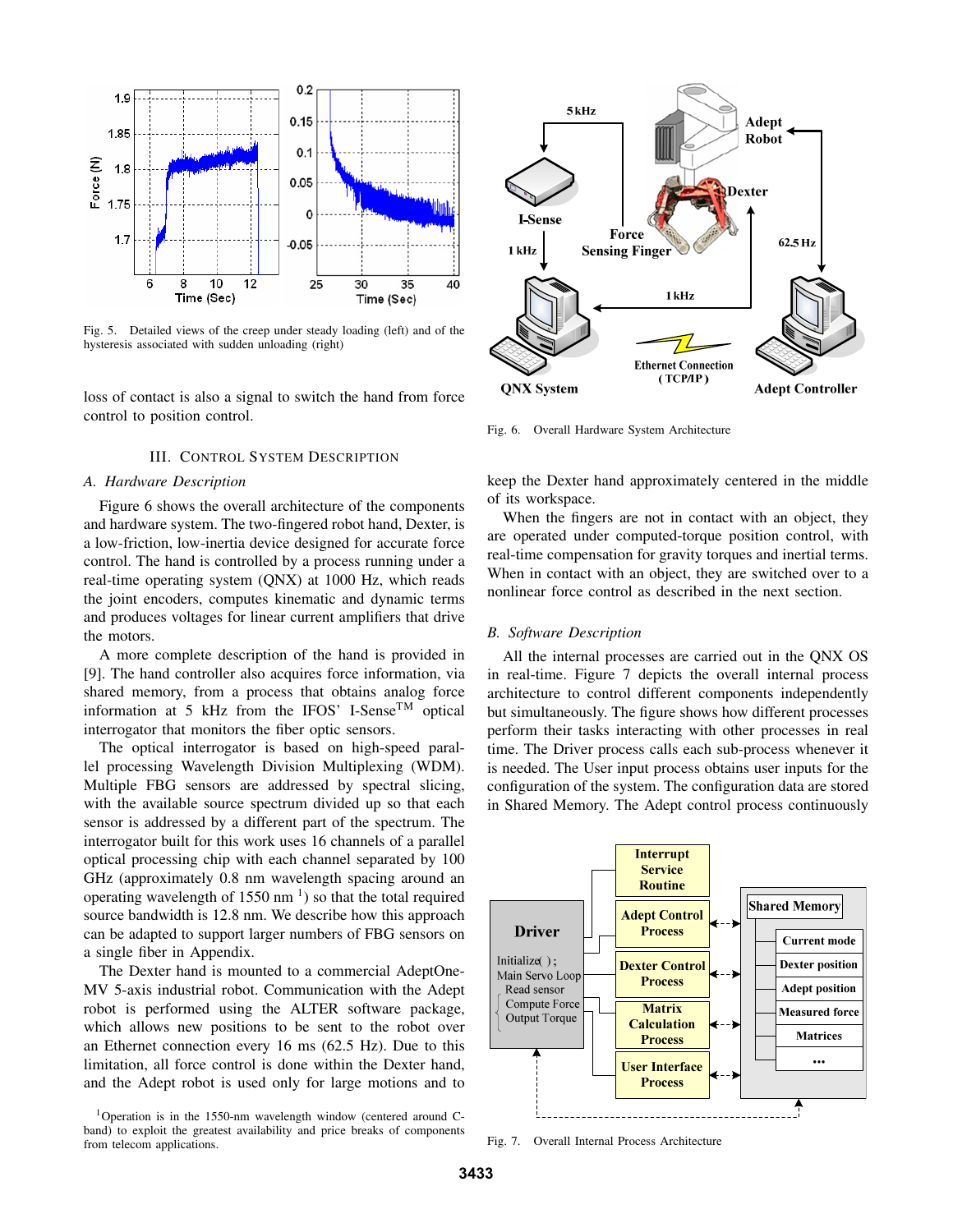feeds the next position and orientation (X, Y, Z, Rx, Ry, Rz) every 16 ms.

## IV. CONTACT FORCE CONTROL

Most applications of contact force control can be divided into two main categories: impedance control and force control [23]. The impedance control [10], [13] aims at controlling position and force by establishing desired contact dynamics while the force control [19] commands the system to track a force set-point directly. For this work we adopted a class of nonlinear controller presented by our collaborator H. Seraji [20], [21], [22]. When the system detects contact with the fingertip, it switches to force control as depicted in Figure 8. The system actually performs hybrid force/position control [14], [19] at this stage in that both position and force controllers are combined to control forces. The proportionalintegral (PI) force controller is constructed as

$$
K(s) = k_p + \frac{k_i}{s}
$$

based on the first-order admittance

$$
Y(s) = k_p s + k_i
$$

where  $k_p$  and  $k_i$  are the proportional and integral force feedback gains respectively. To make the controller simple, we fix the proportional gain  $k_p$  to a constant and make the integral gain  $k_i$  a nonlinear function of the force error. The nonlinear integral gain is determined by the sigmoidal function

$$
k_i = k_0 + \frac{k_1}{1 + \exp[-\text{sgn}(\Delta)k_2e]}
$$

where *e* is the force error  $(F_r - F)$ ,  $\Delta = F_r - F_s$ ,  $F_s$  is the steady value of the contact force and  $k_0$ ,  $k_1$ , and  $k_2$  are userspecified positive constants which determine the minimum value, the range of variation, and the rate of variation of  $k_i$ respectively. The value of sgn( $\Delta$ ) is +1 when  $F_r > F_s$ , and  $-1$  when  $F_r < F_s$ .

We can achieve fast responses and small oscillations in control with this nonlinear gain since the nonlinearity provides high gains with large errors and low gains with small errors. To minimize oscillations due to large proportional gains when the switch occurs between position and force control, all gains except the integral force feedback gain are ramped from zero to the defined values over a transition time of 0.1 second.



Fig. 8. Position based smart force control system where  $F$  and  $F_r$  are contact force and user-specified force setpoint, and  $X$ ,  $X_c$ ,  $X_f$ , and  $X_r$ are actual position, commanded position, positioin perturbation computed by the force controller, and reference position of the end effector respectively

## *A. Results of Experiments*

In this section we present the results of two experiments that assess the accuracy of control achieved with the finger prototype. The first experiment shows how accurately the manipulator maintains a desired force during a contact by comparing the force data from the prototype with that from a commercial 6-axis force-torque sensor (ATI-Nano25 from ATI Industrial Automation). The second experiment shows the force control during manipulation tasks including linear and rotational motions of the hand while grasping an object.

*1) Experiment 1 (Force Setpoint Tracking):* The Adept arm moves in one direction until the fingertip touches an object, which happens to be a commercial load cell. As soon as the finger detects contact, the Adept stops and the Dexter hand switches to force control. After a period of time the Adept moves away from the object and the hand switches back to position control. Figure 9 shows the horizontal motion of the Adept arm in parallel with the joint rotation of the distal joint of the Dexter hand and the force



Fig. 9. Adept robot motion (top), joint angle change of Dexter manipulator (middle), and force data from load cell and FBG embedded robot finger prototype (bottom); The robot starts force control as soon as it makes a contact to the object (a). After a certain period of time the robot starts to retreat (b), and finally breaks contact (c).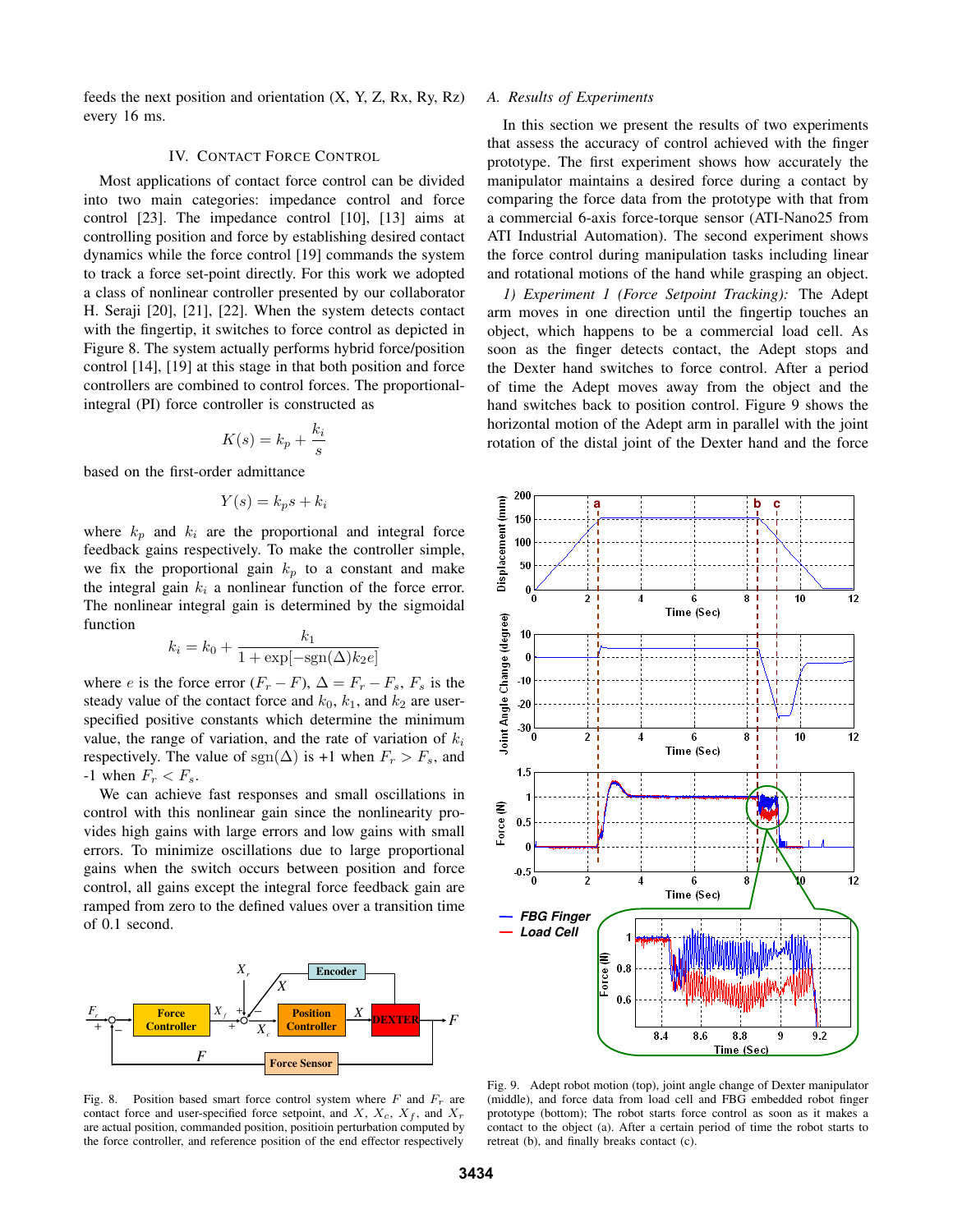data from the fingertip and the commercial load cell. The result shows the two sets of force data almost exactly match over the several seconds of the experiment. As the finger breaks contact, there is a small amount of slippage reflected in the mirror-image dynamic force signals reported by the finger and load cell, respectively.

We note also that to produce this plot it was necessary to carefully shield and ground all wires emanating from the commercial load cell due to the large magnetic fields produced by the industrial robot.

*2) Experiment 2 (Force Control during Manipulation):*

Experiment 2 concerns the ability of the hand to maintain a desired grasp force while subject to motions in a manipulation task. For the results shown in Figure 10, the robot was commanded to lift the grasped object weighing 100 grams, move it horizontally a distance of approximately 30 cm, rotate it about the Z and Y axes, return to the original location, and replace the object. The magnitude of combined (x, y, and z) acceleration of the manipulator is plotted in parallel with the measured grasp force. Disturbances associated with the accelerations and decelerations along the path can be observed in the force data. However, in every case the controller returns to the desired force within 0.01 seconds, and the root-mean-square of force errors during the force control is  $< 0.03$  N.

Since the current finger prototype is capable of measuring three-axis forces, more complicated force control experiments in two or three axes will be carried out in the future.



Fig. 10. Grasp force measured by a finger with FBG sensors during a manipulation task (top) plotted along with magnitude of combined (x, y, and z) acceleration of the robot (bottom); periods a, b, e, and d are for translation motions, and periods c and d for rotation motions. (Every task motion is followed by a waiting period before starting next motions.)

## V. CONCLUSIONS AND FUTURE WORK

We have presented the application of robotic fingers with four embedded FBG sensors for force control in a robot hand. The fingers are made in the form of a hollow shell with a hexagonal grid pattern for strength and light weight. The material is a urethane polymer with embedded optical fibers and an embedded copper mesh to reduce creep and provide some thermal shielding. Although any such polymer composite structure will exhibit more hysteresis than a machined metal part, we demonstrate in the experiments that the effects are small over short periods of a few seconds or less and do not compromise the ability of the hand to maintain control of the grasp force during manipulation tasks.

The hand is operated in a hybrid control scheme that switches between computed-torque position control and nonlinear force control when contact is sensed. The finger sensors are capable of resolving small forces and are immune to electromagnetic disturbances so that the system can be mounted on a large industrial robot, or in other applications where large magnetic fields are present, without concern for shielding and grounding. In addition, as multiple FBG sensors can be placed along a single fiber and multiplexed optically, it suffices to route a single optical fiber down the robot arm.

The next steps are to miniaturize the technology and provide larger numbers of sensors on a structure. The motivation is to produce human-scale robotic fingertips for robots designed for human interaction in space applications and to produce sensorized end-effectors suitable for robot-assisted minimally invasive surgery. By using versions of fingertips with no metal components, manipulation applications within MRI devices could also be addressed.

Figure 11 shows a prototype of a small fingertip with an embedded optical fiber containing FBG strain sensors. For this application, an  $80-\mu m$  diameter bend-resistant optical fiber from OFS was selected. These fibers tolerate comparatively tight bending radii of approximately 7.5 mm. Tests on the new fingertip are underway.

In parallel, we are adapting the optical fiber interrogator [6], [15], [17] to support larger numbers of sensors - see Appendix for practical sensor numbers. In our parallel pro-



Fig. 11. Miniaturized polyurethane finger prototype fabricated as a hollow shell composed of several curved ribs that are connected at the base by a circular ring and meet at the apex. One optical fiber with four FBG sensors is embedded in the ribs.